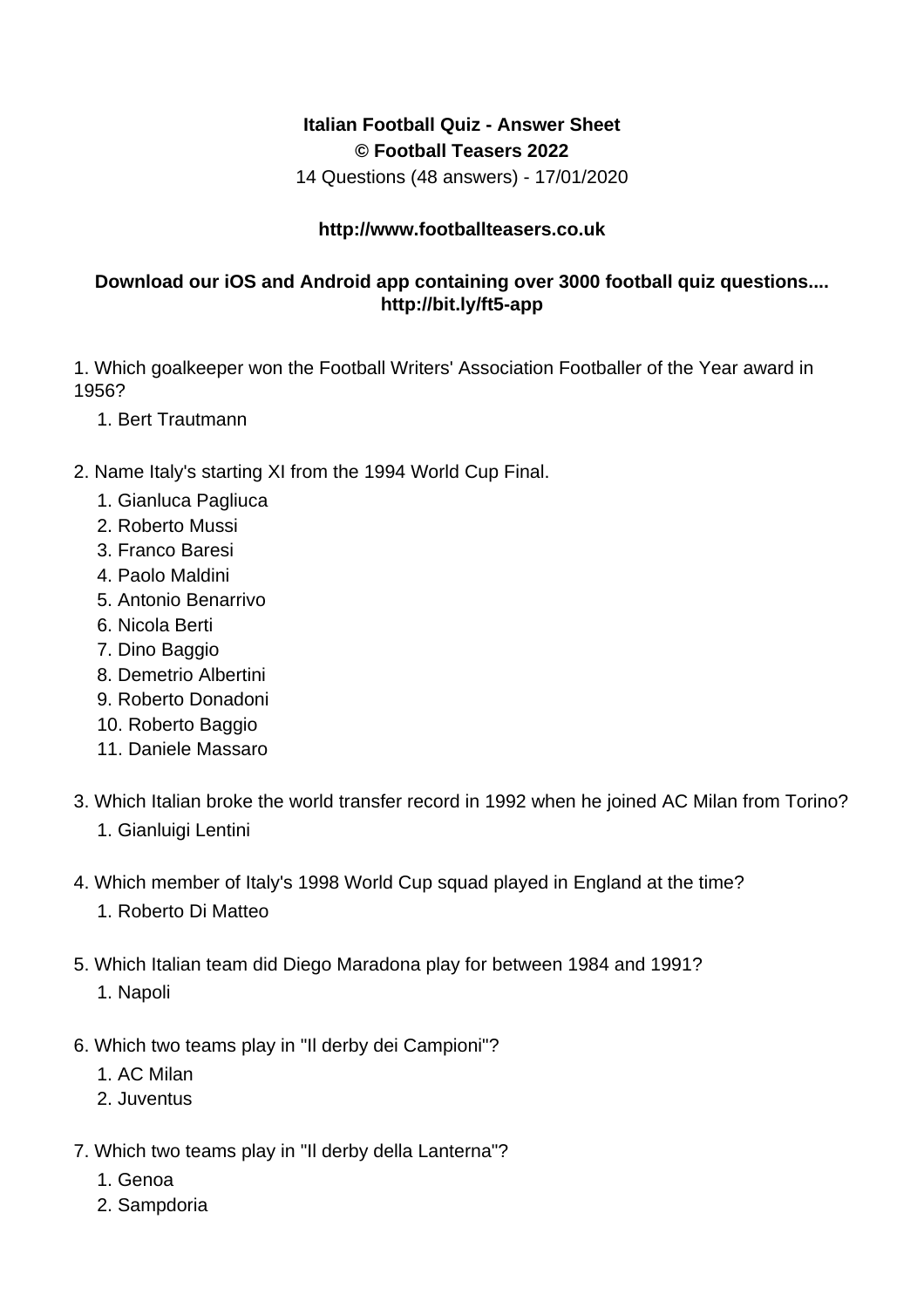- 8. Which Italian scored 16 goals in the 1996-1997 Premier League season?
	- 1. Fabrizio Ravanelli
- 9. Which Italian scored in the 2014 League Cup Final in England?
	- 1. Fabio Borini
- 10. Roberto Baggio played for seven clubs during his career. Name them.
	- 1. AC Milan
	- 2. Bologna
	- 3. Brescia
	- 4. Fiorentina
	- 5. Inter Milan
	- 6. Juventus
	- 7. Vicenza

11. Name the 12 cities who hosted matches at Italia 90.

- 1. Bari
- 2. Bologna
- 3. Cagliari
- 4. Florence
- 5. Genoa
- 6. Milan
- 7. Naples
- 8. Palermo
- 9. Rome
- 10. Turin
- 11. Udine
- 12. Verona

12. Which three Italian teams did David Platt play for between 1991 and 1995?

- 1. Bari
- 2. Juventus
- 3. Sampdoria

13. Identify the following Italian clubs by their nicknames.... Rossoneri, Viola, Biancocelesti and Giallorossi.

- 1. AC Milan
- 2. Fiorentina
- 3. Lazio
- 4. Roma

14. Which Englishman made 11 Serie A apperances for Roma in 2014-2015?